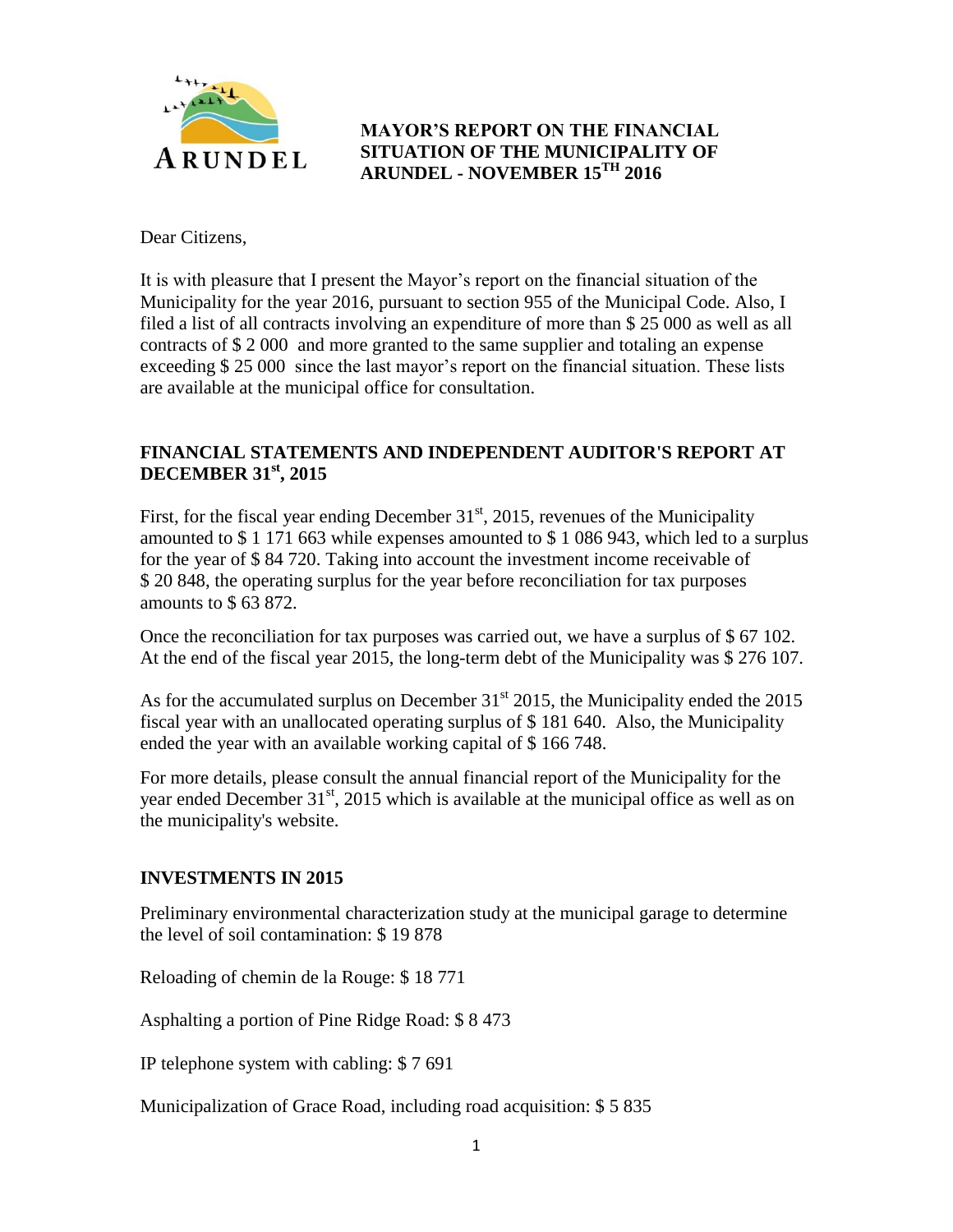Installation of new signs at the three (3) main entrances of the municipality: \$ 3 809

Installation of an interactive station at the Beaven Creek Park Pavilion: \$ 3 547

Acquisition of the extra land on Staniforth Road, near the Huberdeau bridge: \$ 2 047

Installation of a street light at the corner of Crystal Falls and the chemin de la Montagne \$ 1 053

### **PRELIMINARY INDICATIONS FOR THE YEAR 2016**

Preliminary analysis of income and expenditure up to October  $31<sup>st</sup>$  2016 allows us to believe that we will end the 2016 fiscal year with a slight budgetary surplus.

## **ACHIEVEMENTS IN THE YEAR 2016**

#### **Administration, urbanism:**

• Renovation work at the post office

• Installation of an automated generator to ensure the safety of residents of the Citizen home and the citizens of Arundel during the deployment of emergency measures

• Creation of a Facebook page in connection with the new municipal website

• Green patrol (visit) to inform the residents and optimize the contents of the recycling bins

### **Public works:**

- Municipal garage construction begins as a result of subsidies of \$ 2 026 445 representing 95% of construction costs and environmental rehabilitation
- Environmental rehabilitation of the soil and dismantling of two (2) underground tanks at the municipal garage
- Inter-municipal Agreement for Snow Removal of Beaven Lake Road in Montcalm by our Public Works Department
- Grace Road rehabilitation work
- Remediation work on Chemin de la Rouge planned for November

### **Public security**

• Inter-municipal agreement on public safety and fire protection and creation of the Régie Incendie Nord-Ouest Laurentides with the municipality of Amherst, the municipality of Huberdeau, the municipality of La Conception, the municipality of Lac-Superior, the municipality of La Minerve, the municipality of Montcalm and the municipality of Saint-Faustin-Lac-Carré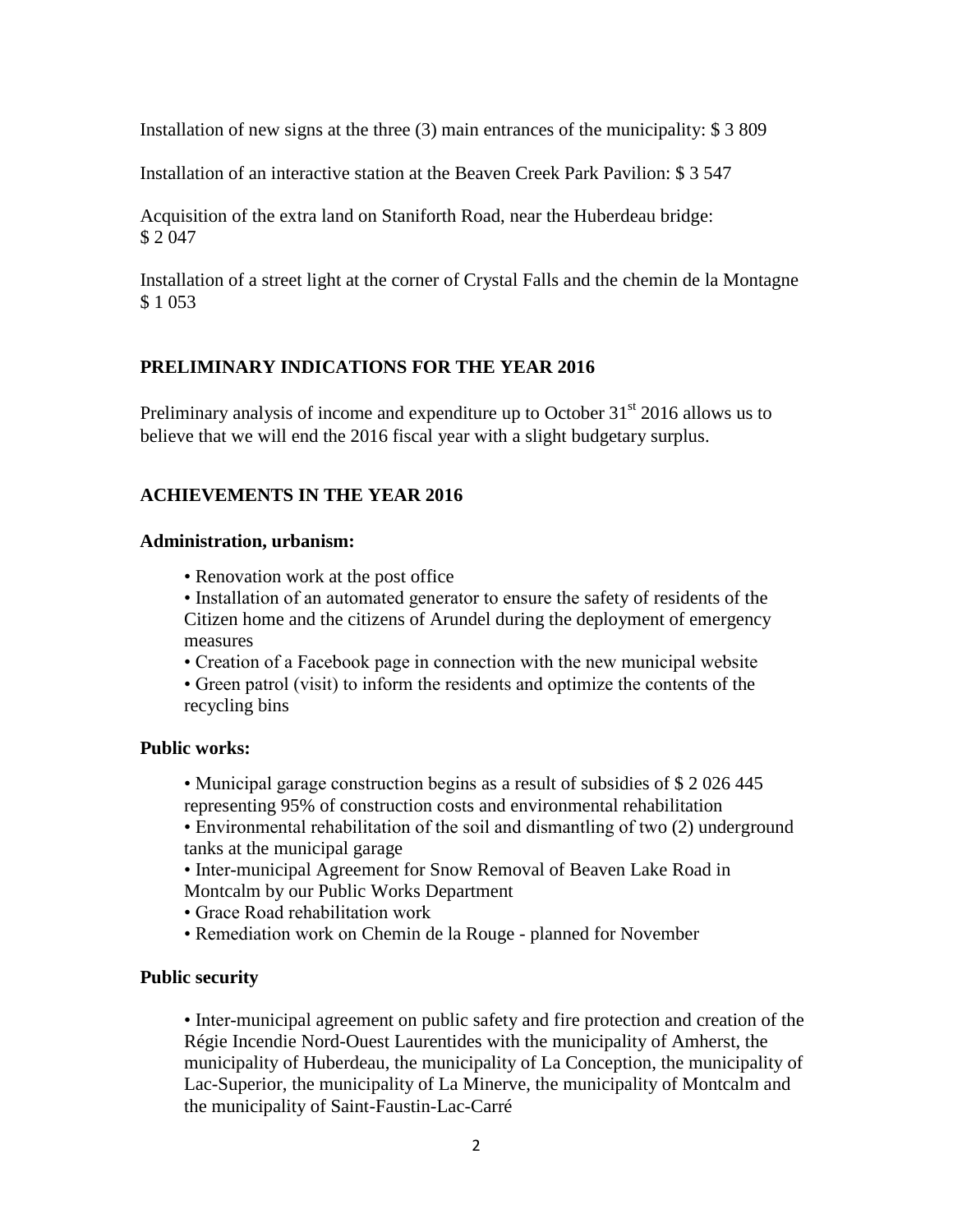#### **Loisirs and culture:**

• Installation of a synthetic turf coating for the multifunctional Beaven Creek Park and sports facilities for tennis, badminton, volleyball, basketball and running • Recreation technician shared between the municipalities of Arundel, Montcalm, Huberdeau and Brébeuf and financed in part by Québec en Forme and the Territorial Development Fund

• Tennis lessons open to all

• Organization of "Romantic Skating", "Arundel Carnival", "Spring Celebration" and "Culture Day" events in collaboration with various local organizations

• Financial and technical assistance to various events organized and to the organization Loisirs Arundel

#### **Economic Development and Tourism:**

• Reopening of the aerobic corridor following an investment of \$ 200 000 by the municipalities of the MRC des Laurentides and the Territorial development fund, which was used mainly to renovate the Arundel sector

• Recipient of one of 150 Celebration Gardens of  $150<sup>th</sup>$  across Canada, by the Canadian Garden Council and "Vesey's Bulbs" on Canada's 150<sup>th</sup> Anniversary **Celebrations** 

• "Discovering the West in the heart of the Laurentians" discovery tour as a mobile app to visit and learn about the history of our municipalities

• Establishment of a new express link to the City of Laval by the Adapted and Collective Transport of the Laurentians (TACL)

• Financial and technical assistance for Canada Day

### **BUDGET GUIDELINES 2017**

In 2017, municipal spending will serve, among other things:

Construction of municipal garage continued

Project to rehabilitate the village core - adding sidewalks on one side of the Village street, from the Serres d'Arundel to the town hall (during the paving work to be carried out by the Ministry of Transport).

Rehabilitation of Beaven Lake Road

### **TREATMENT OF MUNICIPAL ELECTED OFFICIALS**

As required by section 11 of the Act on the treatment of municipal elected officials,